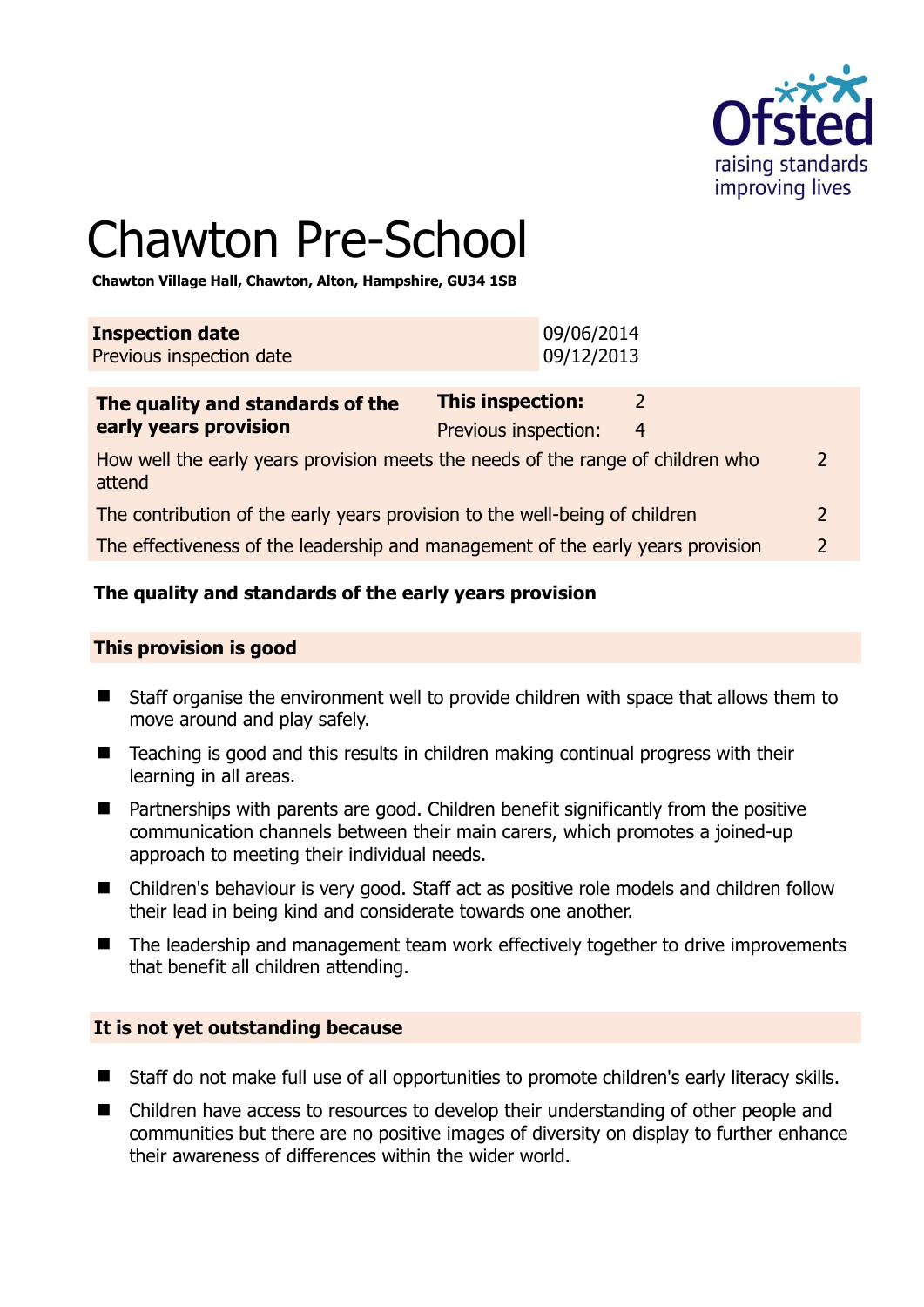# **Information about this inspection**

Inspections of registered early years provision are:

- scheduled at least once in every inspection cycle the current cycle ends on 31 July 2016
- scheduled more frequently where Ofsted identifies a need to do so, for example where provision was previously judged inadequate
- **•** brought forward in the inspection cycle where Ofsted has received information that suggests the provision may not be meeting the legal requirements of the Early Years Foundation Stage or where assessment of the provision identifies a need for early inspection
- **•** prioritised where we have received information that the provision is not meeting the requirements of the Early Years Foundation Stage and which suggests children may not be safe
- scheduled at the completion of an investigation into failure to comply with the requirements of the Early Years Foundation Stage.

The provision is also registered on the voluntary and compulsory parts of the Childcare Register. This report includes a judgment about compliance with the requirements of that register.

# **Inspection activities**

- The inspector observed children's play and learning inside and outside.
- . The inspector discussed leadership and management with the manager and a committee member.
- The inspector sampled documentation, including children's learning records.
- $\blacksquare$  The inspector invited the manager to carry out a joint observation.
- The inspector spoke to children, parents and staff.

# **Inspector**

Cathy Hill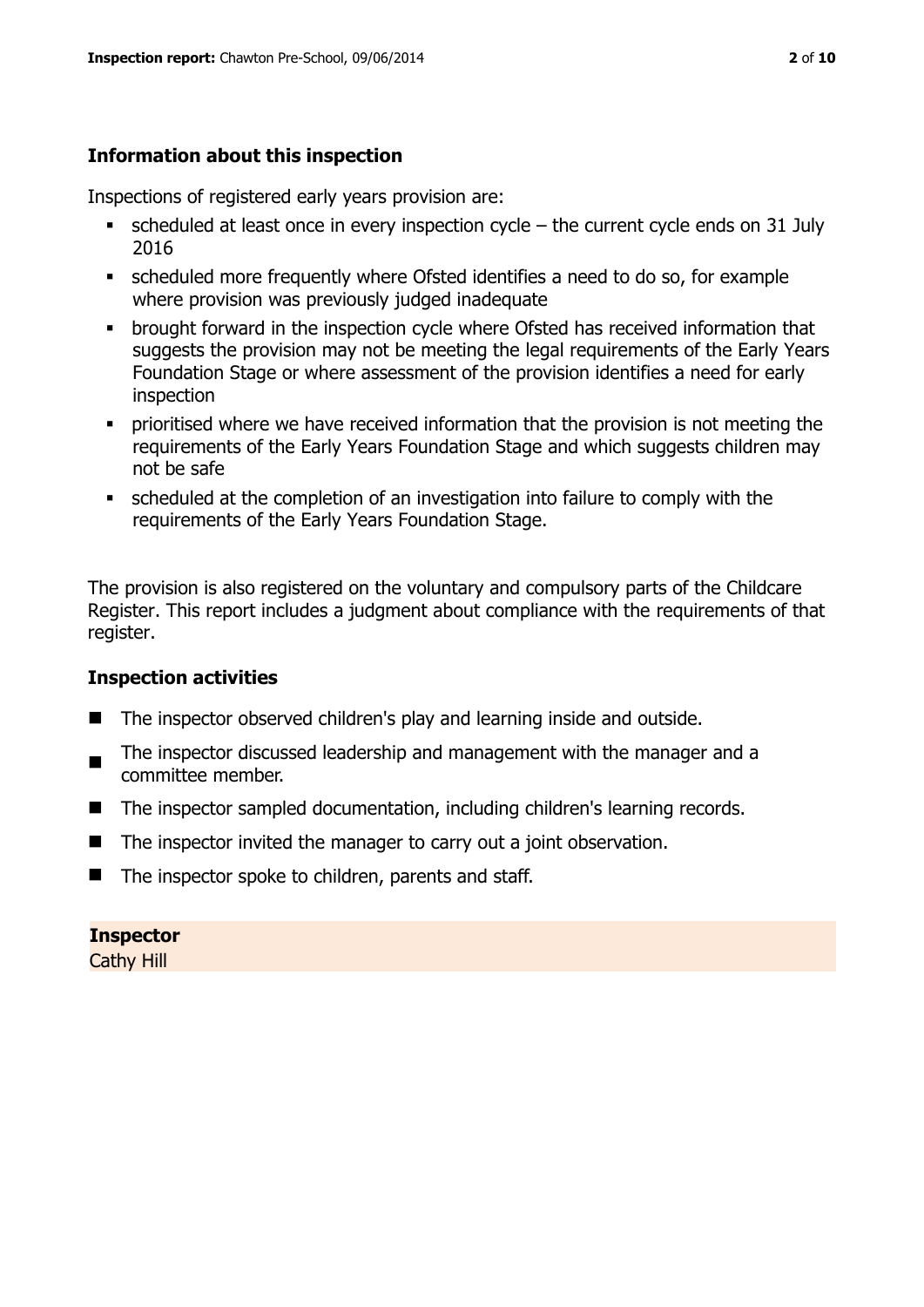#### **Full report**

#### **Information about the setting**

Chawton Pre-School registered in 1992 and is run by a voluntary management committee, made up of parents of children at the pre-school. It operates from Chawton Village Hall and children have access to an enclosed outdoor area. There are currently 22 children from two-years to under five years on roll. The setting is in receipt of funding for the provision of free early education for children aged three and four. The setting is registered on the Early Years Register and on the compulsory and voluntary parts of the Childcare Register. The pre-school operates during term time and is open on a Monday and Tuesday between 9.00am and 3.00pm, on a Wednesday between 12 noon and 3.00pm, on a Thursday between 9.00am and 12 noon and on Friday between 9.00am and 1.00pm. The pre-school employs four members of staff. The manager has an early years qualification at level 4 and two staff members have childcare qualifications at level 3. The setting receives support from the local authority.

#### **What the setting needs to do to improve further**

#### **To further improve the quality of the early years provision the provider should:**

- maximise children's opportunities to learn about words and print, for example, through the use of key word labels outside and in the role play area
- increase children's awareness of diversity through displays of positive images of people with diverse characteristics.

#### **Inspection judgements**

#### **How well the early years provision meets the needs of the range of children who attend**

Staff have a good knowledge of how children learn and skilfully use a range of teaching strategies to support children in successfully developing their all-round skills. Children make good progress with their learning. They show a strong motivation to learn as they actively take part in a broad range of activities that they find interesting and stimulating. Since the previous inspection staff have significantly improved systems for gathering detailed information from parents about children, their interests and starting points. This together with improved systems for observation, assessment and planning enables staff to plan effectively for each child's individual learning needs. Staff keep parents involved with their child's learning by sharing regular information about activities. Planning is on display within the pre-school and recently introduced parent consultation meetings provide them with opportunities to review and discuss their child's development with their key person. Parents also have access to their children's individual learning folders, which are on display, and receive weekly updates online about activities. Staff complete the written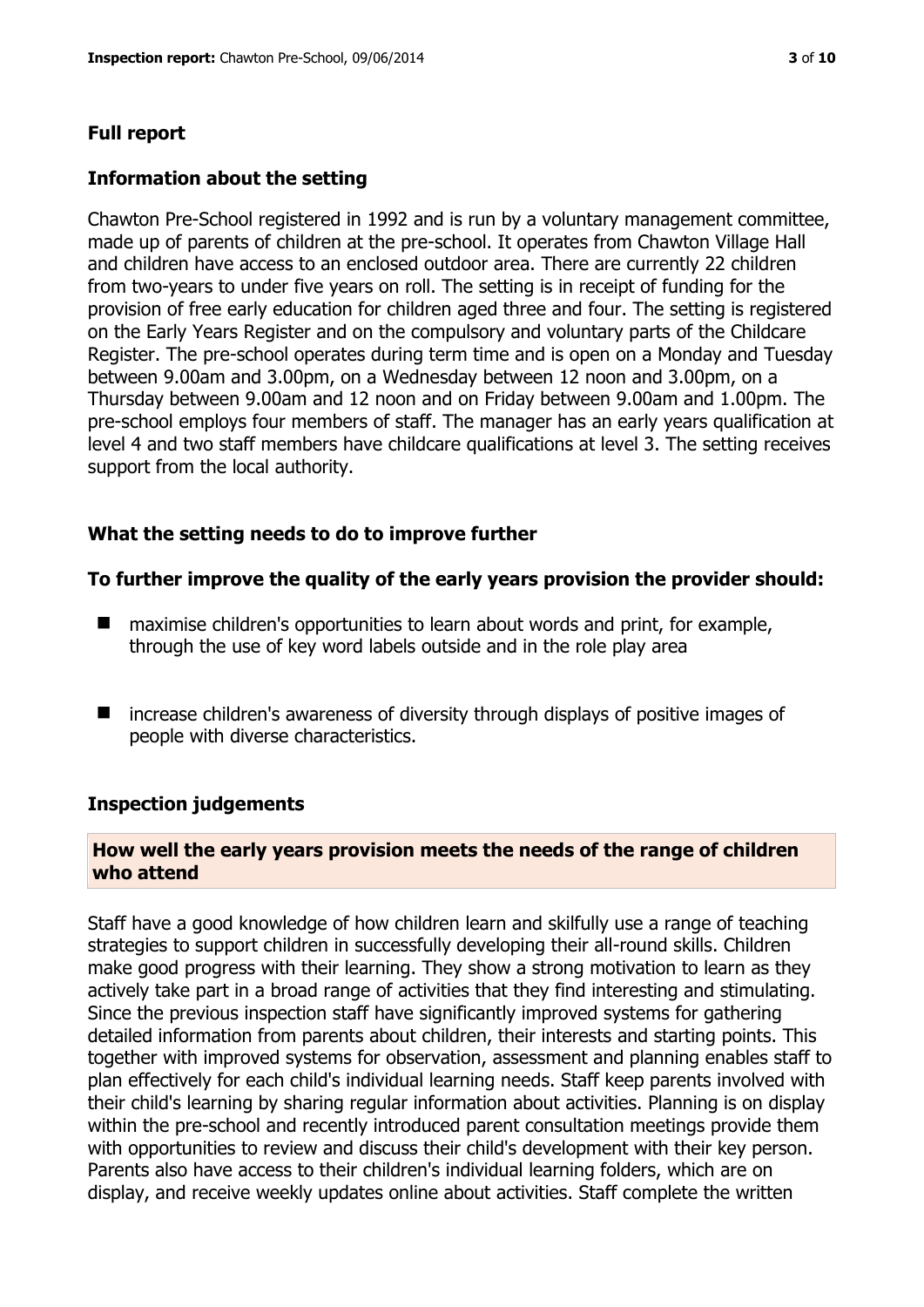progress check for two-year-old children, as required. They also complete regular progress summary sheets for all children showing their development in all areas and next steps in learning.

Children are confident, independent learners, eager to share their knowledge. They sit sensibly together at registration and staff encourage them to count the number of children present. They count to 13 and show they are observant as they immediately know that only two children are boys. Children are quick to perform a simple calculation, realising that this means there are 11 girls present. Staff use the opportunity well to reinforce children's awareness of numbers as they encourage them to point out on the number chart the counted numbers. Outside, staff model handwriting as they write children's names on a chalkboard. This inspires children to want to try themselves and they proudly say, 'I can write my name', as they do so with clear, recognisable letters. Children have fun developing and reinforcing their knowledge of letter/sound links. They enthusiastically dig to find wooden letters hidden in the sand tray. Children correctly say the letter sound they find and spontaneously link it to a word with the same initial letter sound, for example 'm' for mummy. Noting their interest in the activity staff challenge children to find the letters their own name starts with.This prompts energetic digging as children search until they achieve their aim. Children's communication skills are good and conversation flows freely between children and staff. They have access to a variety of books and labels on resources help develop their awareness of print carrying meaning. However, there are no key word labels in the role-play area or outside to maximise their opportunities to learn about words.

Staff are very calm and create a positive, supportive learning environment in which all children are valued and able to learn at their own pace. They recognise when to support children and when to step back and allow independent exploration and learning. For example, children take ownership of their physical development as they practise walking balancing a wooden beater on their chest. They understand they have to lean slightly back to succeed. Children then turn to play with a ball attached by string to a hand held cup. They show good hand-eye coordination as they persevere at swinging the ball back and forth to finally swing the ball up into the cup. Staff allow other children to try but, noticing their frustration, gently step in to demonstrate clearly the swinging method needed to succeed. Children use their imaginations well as they pretend the role-play area is a caf and they have customers to serve. They thoroughly enjoy developing their creative skills as they paint, make necklaces by threading beads and make collage pictures with different materials. Children learn about the natural wood through planting and growing produce in the outdoor area and on local outings to the woods, where they have been able to make dens. They show an understanding of the wider world as they look at a globe. Children point to the top of the globe and say, 'this is the north and it's the pole, but it's not really a pole'. Children play and learn very well together and show they are happy as they spontaneously sing, for example, while making pizzas and soup out of sand. They enjoy listening to stories read by staff and have fun joining in with the words and actions to familiar rhymes.

**The contribution of the early years provision to the well-being of children**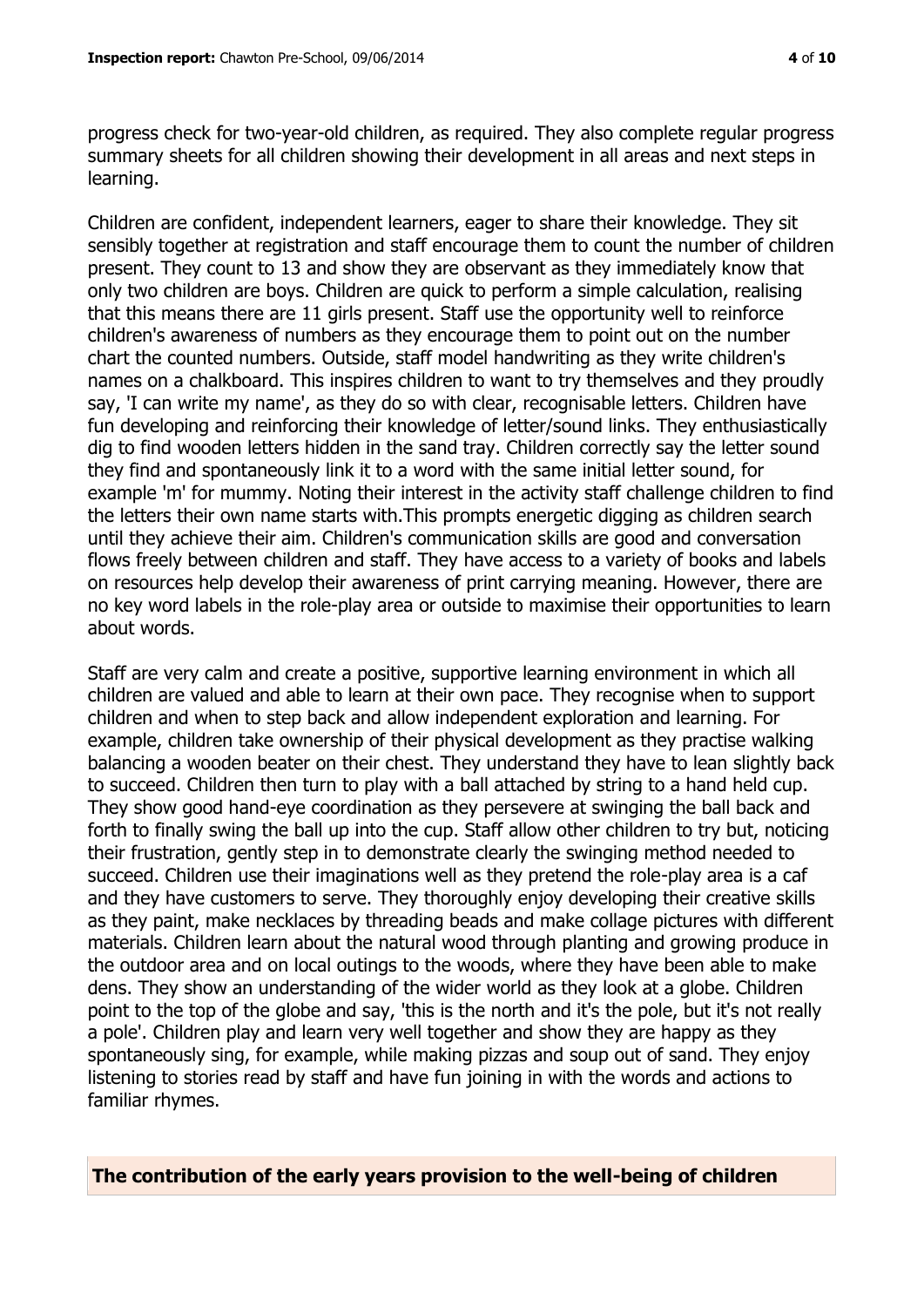Good procedures are in place to successfully support children's start to pre-school life and their eventual move to mainstream education. Children have an assigned key person, but all staff develop good relationships with children and treat them all with equal concern and respect. Settling-in visits for children are flexible to meet their needs. Staff closely observe new children to enable them to make their first few weeks as comfortable as possible, with positive experiences of learning through play. Staff prepare children well for their move to school as they plan and support children's development in all areas so children become confident, independent learners. Children's behaviour is very good and they play amicably together, happily sharing resources and patiently taking turns, for example when playing picture lotto. Children relax and have a sense of belonging in the pre-school. They have their photograph/name card for registration, their own named drawers and they can see their work is valued as staff display it in the hall. Children have very positive relationships with one another. For example, two children walk hand in hand to have snack together. They politely ask if there is room at the snack table before noticing other children already washing their hands before sitting down. Children realise there will not be room for them both so happily and sensibly decide to go and play and return when there is more room.

Staff organise the environment well so children can move around and play safely. Children have access to a good variety of resources, which support their learning and progression of skills. Staff display children's work and educational posters depicting, for example, animals and musical instruments, to provide a stimulating environment for play. However, there are no positive images reflecting diversity on display to strengthen children's awareness of the wider world and of people with diverse characteristics. Staff develop children's understanding of safety through discussion as opportunities arise. Children handle tools, such as scissors, safely and with care. They take part in termly fire drills that enable them to reinforce and consolidate their understanding of how to keep themselves safe.

A detailed range of policies and procedures are in place to underpin pre-school practice in developing children's understanding of a healthy lifestyle. Children follow routine hygiene practices as they wash their hands after messy play, using the toilet and before eating. Parents provide fruit and children help staff prepare this for snack. Children thoroughly enjoy eating a healthy snack of blueberries, banana, apple, kiwi, grapes, orange and peas. They know that apple is better for them than cake because it is fruit and that they drink milk because it makes them strong. Staff explain how milk is good for their bones and children show an understanding of the human body as they laughingly say, 'if you have no bones then you wouldn't be able to walk'. Children have very good daily opportunities for exercise to develop their physical skills. A free-flow system to the outside enables them to choose and be independent about where they play.

#### **The effectiveness of the leadership and management of the early years provision**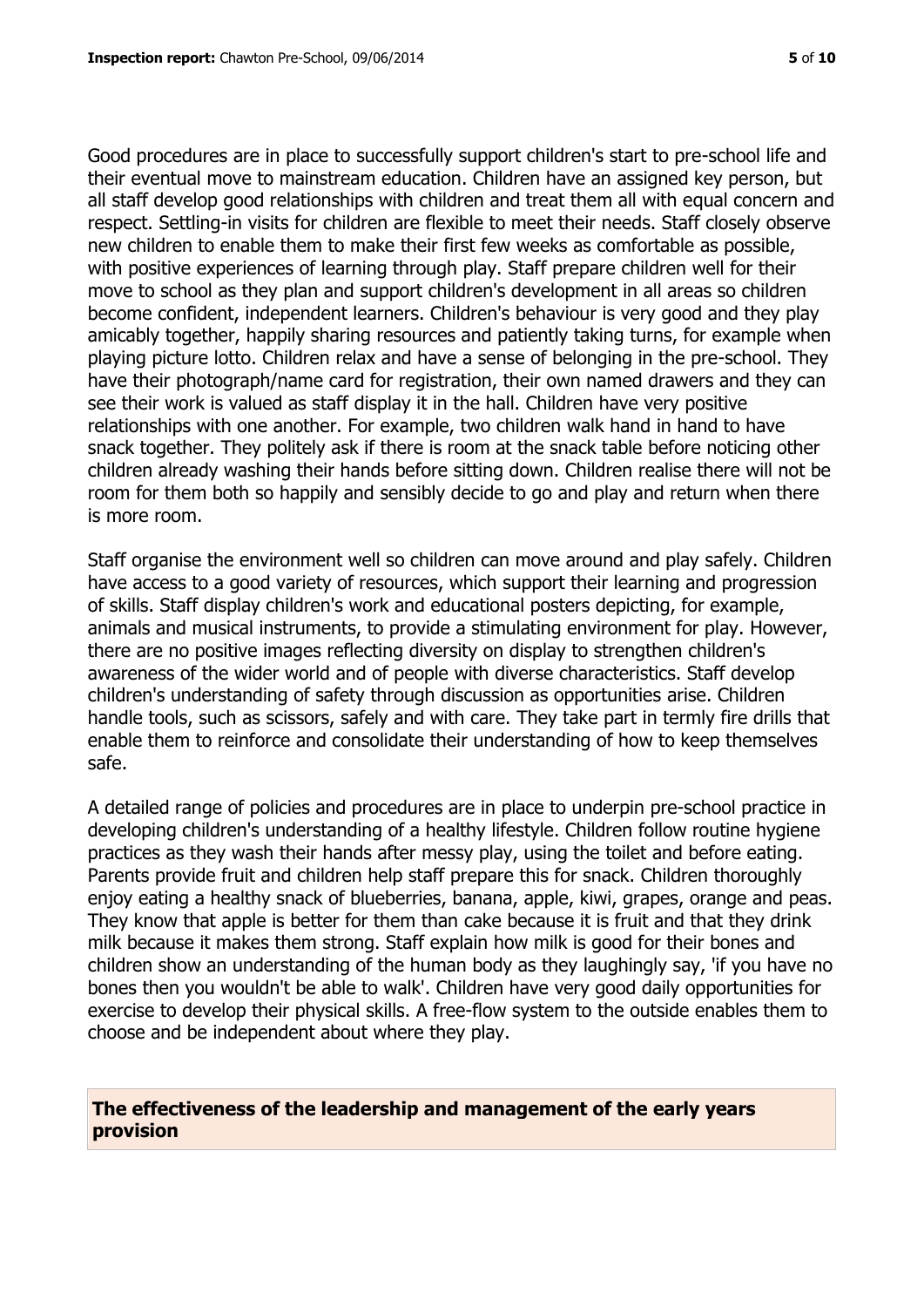Leadership and management of the pre-school is good and they have a secure understanding of their responsibilities in meeting the requirements of the Early Years Foundation Stage. Robust recruitment procedures are effective in appointing suitable staff, who are all vetted to work with children. Staff performance is monitored through a newly implemented supervision and appraisal system and good procedures are in place to assess ongoing suitability. Staff are supported to continue with their professional development and a training plan is in place. All staff have attended safeguarding training and are secure with the procedures to follow with any concerns. The pre-school has a detailed safeguarding policy to underpin practice. Risk assessments are in place for the pre-school and outings taken with children. Staff undertake daily safety checks and keep the premises secure during sessions. They station themselves at the door during arrival and collection times to ensure the safe transfer of children into and out of the pre-school.

Staff work effectively in partnership with parents and others involved with children's care and education. Children benefit from these positive partnerships as it enables a united approach to meeting their individual needs. Relationships with parents are very good and they are very happy with the pre-school provision for their children. Since the previous inspection parents confirm that things have changed for the better and they can really see the difference. There is improved communication and information sharing about children. All parents who responded to a questionnaire for feedback about the pre-school stated that they feel their children are safe and well cared for and they feel comfortable approaching staff. Staff work well as a team to meet the learning and development requirements and all children have opportunities to learn while receiving sensitive support from staff. The manager closely monitors children's learning records and collates information tracking children's progress in all areas. This enables any gaps in learning to be easily identified and action taken to address them.

The new manager, committee and staff team have worked hard to make significant improvements to practice since their last inspection. All actions raised at the last inspection have been addressed successfully and there is an ongoing drive to continually improve outcomes for children. Practice is continually evaluated and the pre-school has a detailed development plan in place. A number of improvements have been made. For example, a new self-registration system was introduced for children to develop their independence and a drawer unit obtained for children to store their things. Policies and procedures have been reviewed, opening hours changed and children's learning records improved. Areas for future development include further analysis of children's development in the different learning areas and providing more opportunities for children to develop their literacy and mathematical skills. The pre-school would also like to develop their outside area further.

# **The Childcare Register**

| The requirements for the compulsory part of the Childcare Register are | Met |
|------------------------------------------------------------------------|-----|
| The requirements for the voluntary part of the Childcare Register are  | Met |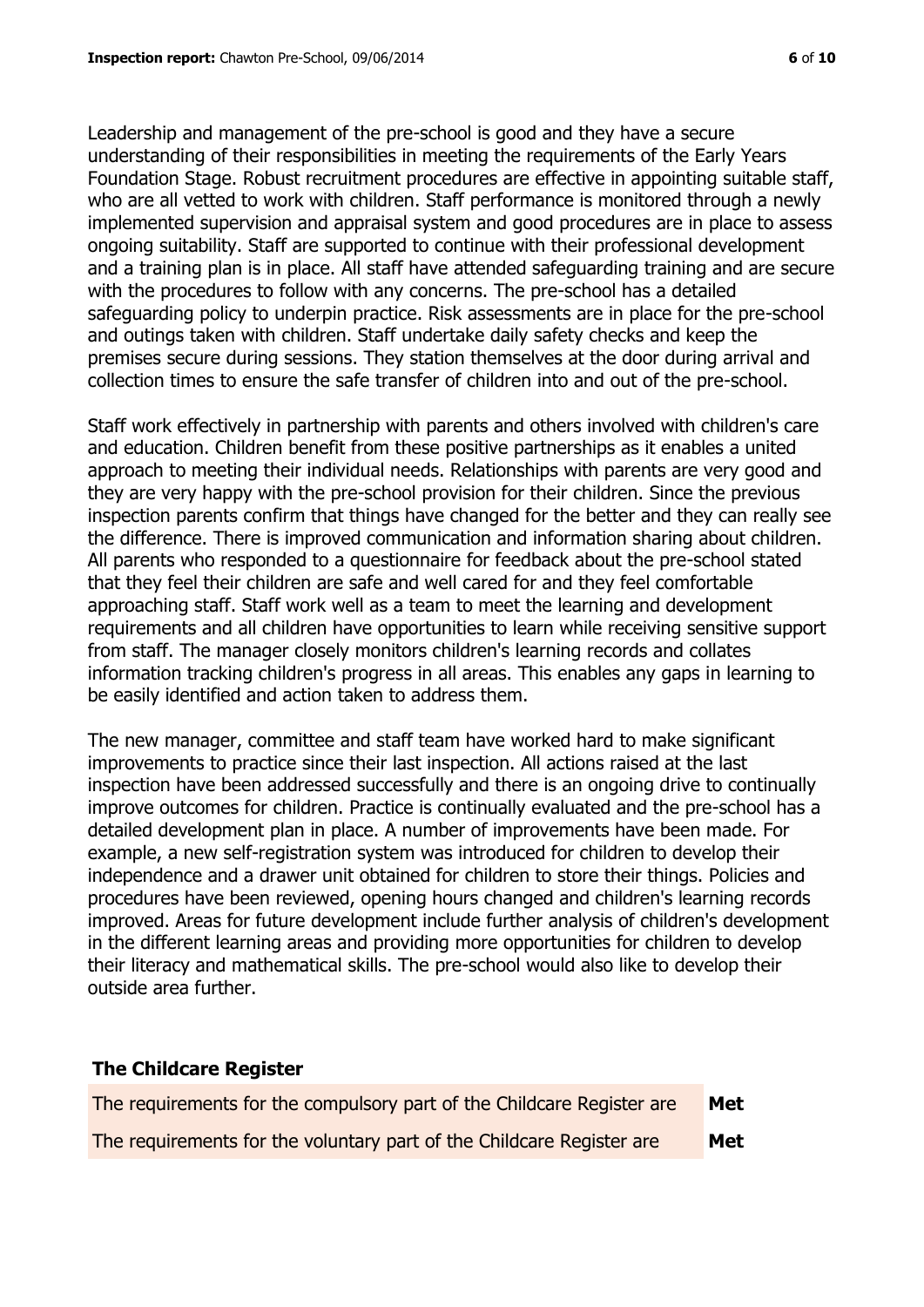# **What inspection judgements mean**

# **Registered early years provision**

| <b>Grade</b> | <b>Judgement</b>        | <b>Description</b>                                                                                                                                                                                                                                                                                                                                                                                |
|--------------|-------------------------|---------------------------------------------------------------------------------------------------------------------------------------------------------------------------------------------------------------------------------------------------------------------------------------------------------------------------------------------------------------------------------------------------|
| Grade 1      | Outstanding             | Outstanding provision is highly effective in meeting the needs<br>of all children exceptionally well. This ensures that children are<br>very well prepared for the next stage of their learning.                                                                                                                                                                                                  |
| Grade 2      | Good                    | Good provision is effective in delivering provision that meets<br>the needs of all children well. This ensures children are ready<br>for the next stage of their learning.                                                                                                                                                                                                                        |
| Grade 3      | Requires<br>improvement | The provision is not giving children a good standard of early<br>years education and/or there are minor breaches of the<br>safeguarding and welfare requirements of the Early Years<br>Foundation Stage. It will be monitored and inspected within<br>twelve months of the date of this inspection.                                                                                               |
| Grade 4      | Inadequate              | Provision that is inadequate requires significant improvement<br>and/or enforcement action. The provision is failing to give<br>children an acceptable standard of early years education and/or<br>is not meeting the safeguarding and welfare requirements of<br>the Early Years Foundation Stage. It will be monitored and<br>inspected again within six months of the date of this inspection. |
| Met          |                         | The provision has no children on roll. The inspection judgement<br>is that the provider continues to meet the requirements for<br>registration.                                                                                                                                                                                                                                                   |
| Not met      |                         | The provision has no children on roll. The inspection judgement<br>is that the provider does not meet the requirements for<br>registration.                                                                                                                                                                                                                                                       |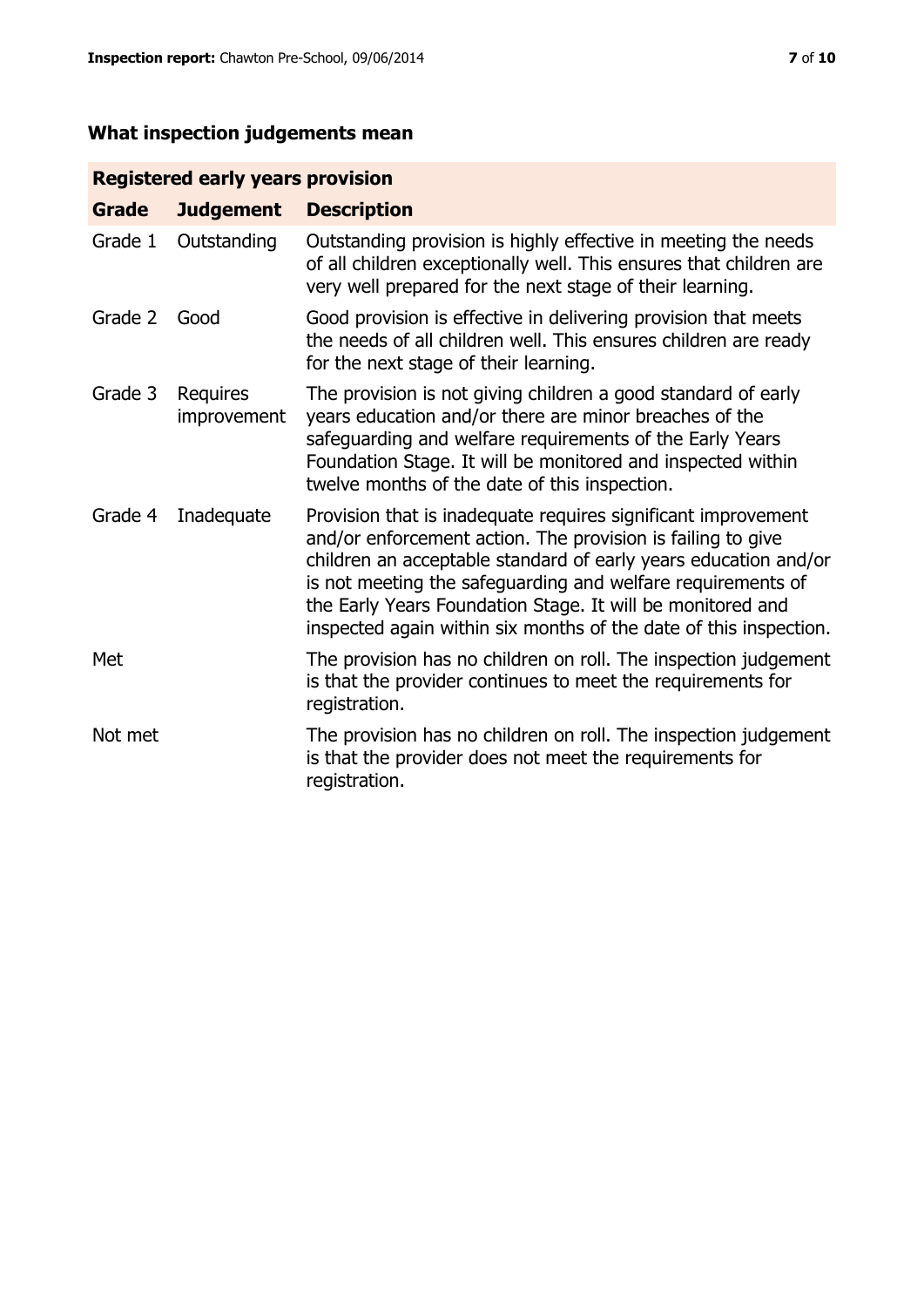#### **Inspection**

This inspection was carried out by Ofsted under sections 49 and 50 of the Childcare Act 2006 on the quality and standards of provision that is registered on the Early Years Register. The registered person must ensure that this provision complies with the statutory framework for children's learning, development and care, known as the Early Years Foundation Stage.

# **Setting details**

| Unique reference number       | 109858                               |
|-------------------------------|--------------------------------------|
| <b>Local authority</b>        | Hampshire                            |
| <b>Inspection number</b>      | 965233                               |
| <b>Type of provision</b>      | Full-time provision                  |
| <b>Registration category</b>  | Childcare - Non-Domestic             |
| Age range of children         | $2 - 8$                              |
| <b>Total number of places</b> | 26                                   |
| Number of children on roll    | 22                                   |
| <b>Name of provider</b>       | Circle Playgroup (Chawton) Committee |
| Date of previous inspection   | 09/12/2013                           |
| <b>Telephone number</b>       |                                      |

Any complaints about the inspection or the report should be made following the procedures set out in the guidance *'Complaints procedure: raising concerns and making complaints* about Ofsted', which is available from Ofsted's website: www.ofsted.gov.uk. If you would like Ofsted to send you a copy of the guidance, please telephone 0300 123 4234, or email enquiries@ofsted.gov.uk.

# **Type of provision**

For the purposes of this inspection the following definitions apply:

Full-time provision is that which operates for more than three hours. These are usually known as nurseries, nursery schools and pre-schools and must deliver the Early Years Foundation Stage. They are registered on the Early Years Register and pay the higher fee for registration.

Sessional provision operates for more than two hours but does not exceed three hours in any one day. These are usually known as pre-schools, kindergartens or nursery schools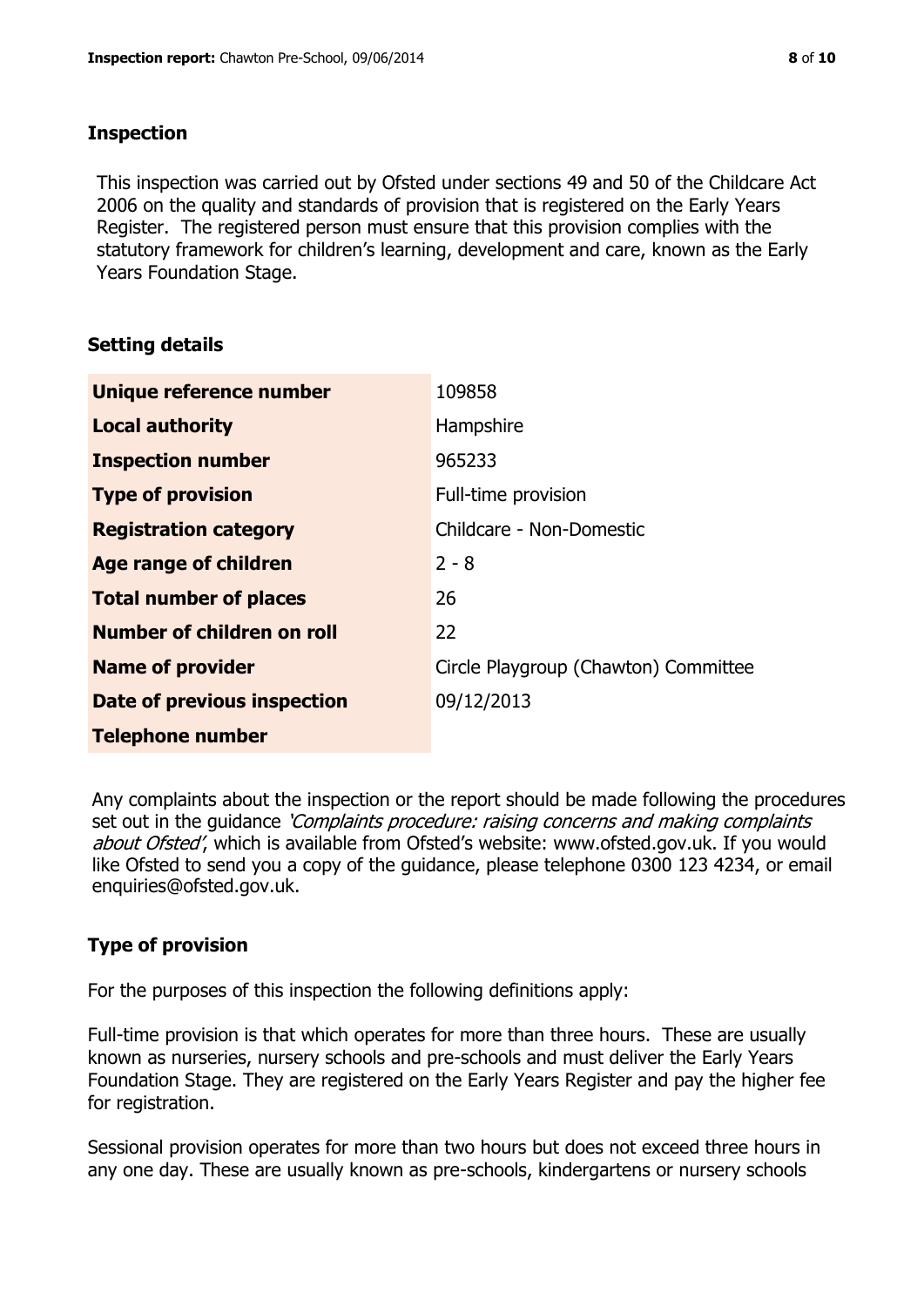and must deliver the Early Years Foundation Stage. They are registered on the Early Years Register and pay the lower fee for registration.

Childminders care for one or more children where individual children attend for a period of more than two hours in any one day. They operate from domestic premises, which are usually the childminder's own home. They are registered on the Early Years Register and must deliver the Early Years Foundation Stage.

Out of school provision may be sessional or full-time provision and is delivered before or after school and/or in the summer holidays. They are registered on the Early Years Register and must deliver the Early Years Foundation Stage. Where children receive their Early Years Foundation Stage in school these providers do not have to deliver the learning and development requirements in full but should complement the experiences children receive in school.